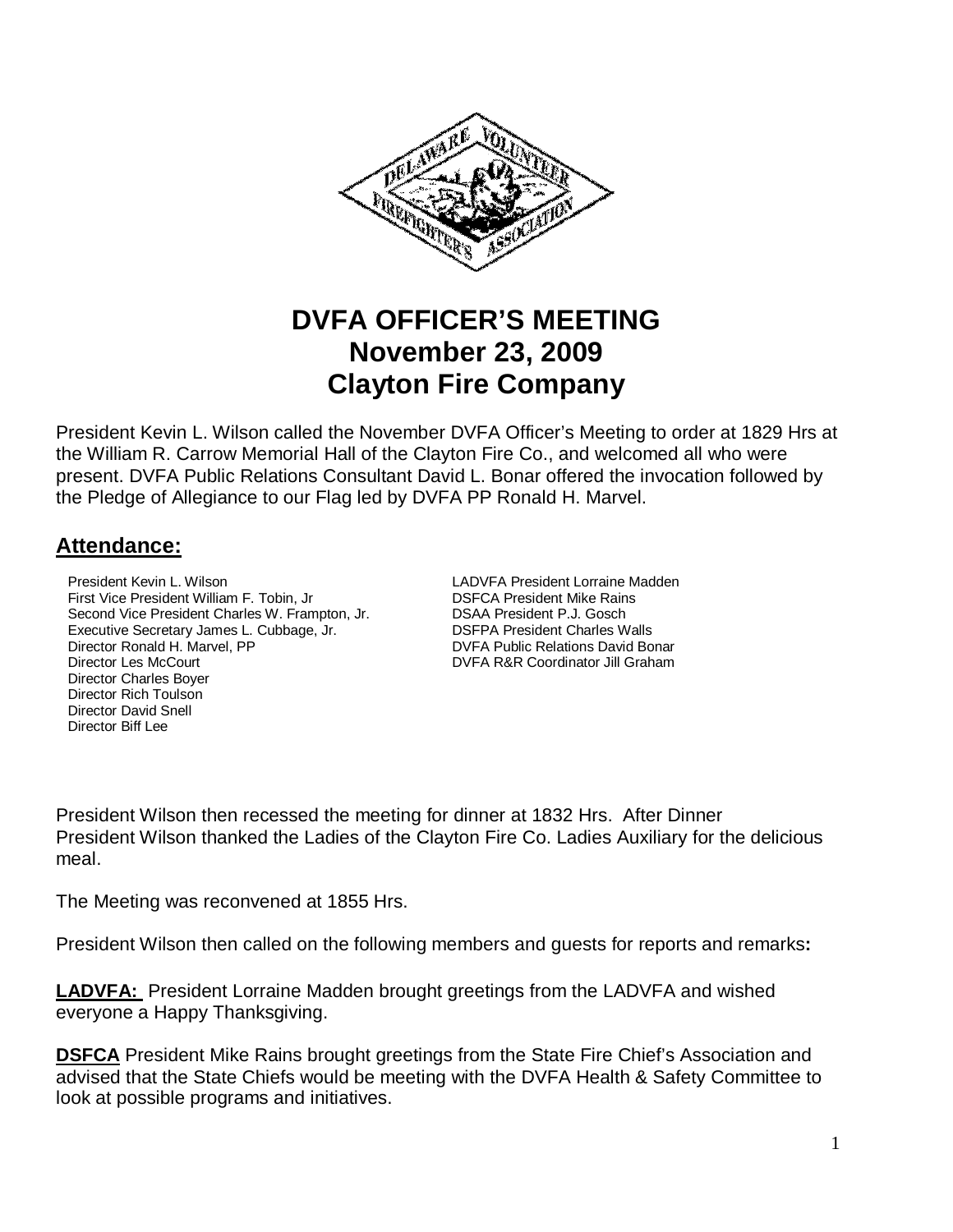**DSFPA** President Charles Walls advised that they are still in the process of issuing new ID Cards for the State Fire Police.

**DSAA** President P.J. Gosch brought greetings from the State Ambulance Association and advised that two additional H1N1 Flu Clinics had been added to the schedule. The Association is looking to revise their by-laws. She advised that the planning for the 2010 Conference CEU Classes is progressing; they are looking at adding another weekend class and possibly two night classes. They are going to have a mock trial. She also discussed the linen policy changes for Kent General Hospital.

**President Kevin L. Wilson** reported on the following items:

**Meeting with Governor Markell** Advised that the Chair Officer's will be meeting with Governor Markell tomorrow morning to discuss financial and other issues of concerns To the Delaware Fire Service

**Meeting with Director of Public Health** Reported that on November 16, 2009 the Chair Officers meet with Dr. Karyl Rattay, Director of Public Health and discussed several issues with her and her staff including H1N1 Flu Shots, DIMES System Funding and the Beta testing and system roll out in the spring, and other Office of EMS Issues.

**Governmental Affairs** Stated that he has appointed 1<sup>st</sup> Vice President Tobin, Chairman Governmental Affairs Committee to review and recommend the current relationship with the DVFA, Member Companies and the Legislature. There are five members from each county along with the DVFA Chair Officers. Their first meeting of the committee was on Wednesday, August 26<sup>th</sup> at Little Creek, next meeting was on Monday, September 14<sup>th</sup> at 7:00 PM at the Dover Sheraton, with the President Jones making a preliminary report of the committee to the membership at the Annual Conference Meeting. The third meeting was held on Monday, October 26<sup>th</sup> at Little Creek.

**Recruitment & Retention** Advised that under the SAFER Grant that the DVFA hired a part-time Recruitment Coordinator, He then introduced Jill Graham; many are familiar with Jill as she is the ESC coordinator in New Castle County. He is confident that she will do a great job and welcomed her to the Fire Service Team

**Fire Service Training for Legislators** Complimented Chief Sean Christensen and the Members of the Dover Fire Department who held a training opportunity for members of the General Assembly on Saturday, November 7, 2009 to observe, participate if they choose in several training scenarios' at the DSFS to give them a better understanding Of the time commitment our members put into training.

**H1N1 Flu Shots** Thanked DSAA President PJ Gosch for taking the lead thru the Office of EMS for coordinating the scheduling and locations of clinics where the shots have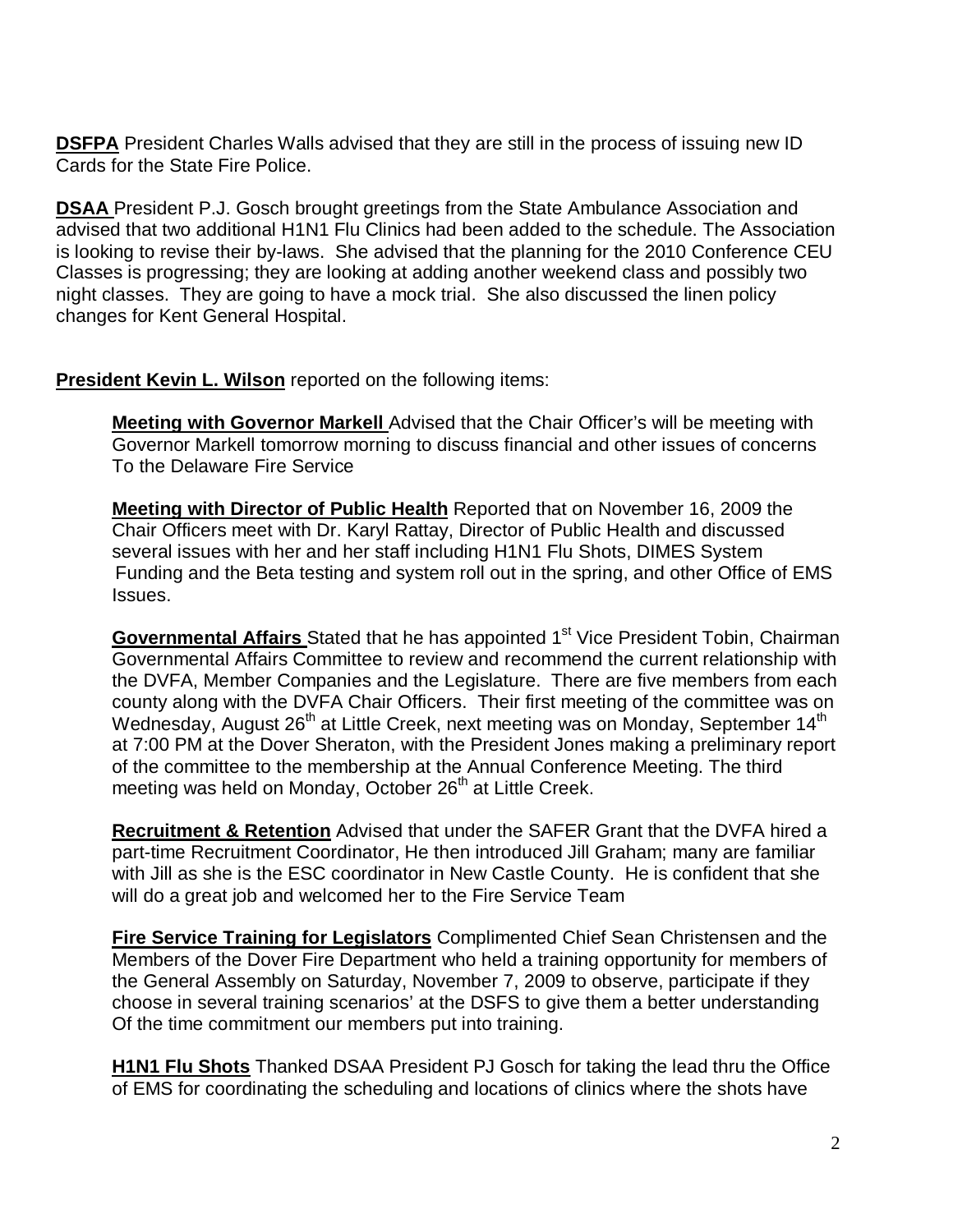been or are going to be given. A great job to serve our EMS personnel and first responders.

**Homeland Security** Reminded everyone to be on alert during the upcoming Holiday Season for IED's and other related terror issues at mass gatherings, malls, shopping centers and transportation systems. Be aware of secondary devices after the initial incident which could be activated upon your arrival

**Conference Re-organization Committee** Stated that he had appointed a Conference Re-Organization Committee to look at all aspects of the Conference. The committee has meet once and is requesting your comments and input.

**Pension Update** The State Pension Office is implementing a new electronic way of submitting our annual billing information. Company contacts need to be submitted to the Pension Office before training can take place. Training dates have been scheduled.

#### **Trauma System Update**

The hospitals in the state are going through their three year review of the entire Trauma System. Delaware has received very high marks in the Aero Med and ALS/BLS systems. Since 1999 we have been able to reduce deaths from trauma by 3% per year which equates to over 70 additional lives saved because of the system. What we are doing in does make a difference. If you see Dr. Glen Tinkoff of Christiana Hospital, Chairman of the Statewide Trauma System, thank him for his support of the BLS service and one of our strongest advocates on the DEMSOC Committee.

Secretary Schilliro is looking for a funding source for the EMS System and the impact of further cuts of lack of funding to support the entire system. The DVFA will be working with Secretary Schilliro and the DEMSOC Committee**.** 

#### **911 System**

The State is looking at the total 911 system and how that the system will look and perform in the future. 70% of all 911 calls are via cell and this has changed the way the centers operate**.**

**DVFA Executive Committee Review Ad Hoc Committee** President Wilson stated he is appointing the following committee you look at all aspects of the Executive Committee Meeting and make recommendations for changes, additions or deletions to the present meetings format:

 DVFA PP Ronald H. Marvel, Chair, Sta. #87 DVFA PP Alan F. Robinson, Sta. #44 DVFA PP Kennard L. Pyle, Sta. # 4 & 24 DVFA Director Les McCourt, Sta. # 2 & 21 DVFA Director Charles Boyer, Sta. #46 DVFA Director Rich Toulson, Sta. #87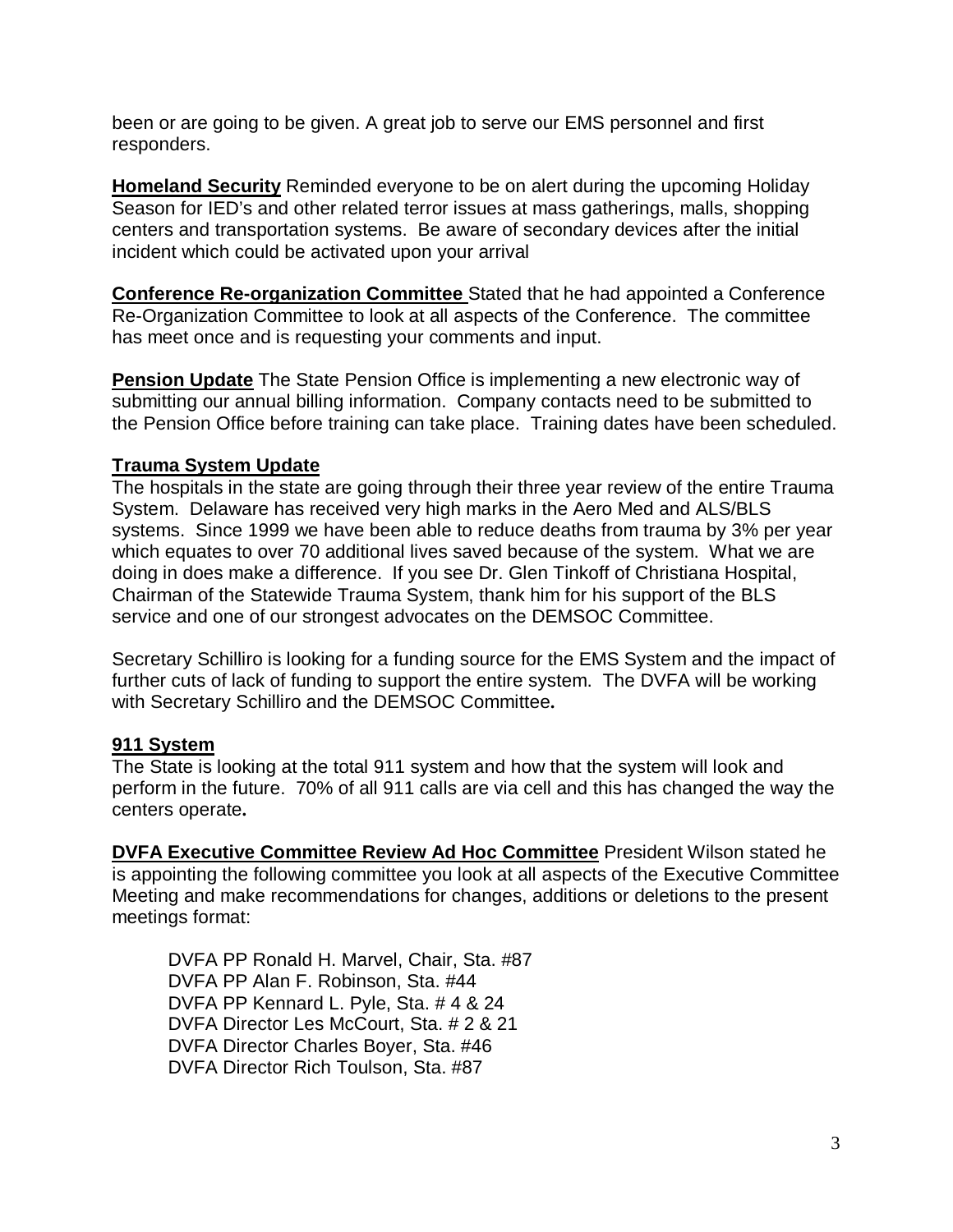**DVFA Executive Committee Registration Committee** President Wilson advised that he is appointing a Registration Committee for each Executive Committee Meeting to register the voting members of each company. Thereby encouraging Member Companies to choose members that will represent them at the Executive Committee Meetings who can vote and carry back to their companies the important business of this Association.

 DVFA Director Charles Boyer, Chairman, Sta. #46 DVFA Sgt. at Arms, Domenic Messina, Sta. #80 DVFA Sgt. at Arms, Tony Guzzo, Sta. #19

#### **First Vice President William F. Tobin, Jr.** Reported on the following items:

**DVFA Web Page** Advised he has not had a committee meeting, but one will be Scheduled for the first of the year. He advised if you see errors or something you Would like posted, to please contact him.

**President's Handbook** Reported that the preliminary draft of the President's Handbook is almost complete. He and PP Robinson are finalizing the last several sections and should be completed soon.

**Governmental Affairs** Stated that here are five members from each county along with the DVFA Chair Officers. There have been three meetings of the committee and the Committee is preparing guidelines for each company to utilize with "Talking Points" as you set up meeting with your elected officials. The Committee is requesting by December 1, 2009 a contact person in your company for each Member of the General Assembly and a proposed date of your meeting with your legislators. To date only 11 companies have responded.

**Second Vice President Charles W. Frampton, Jr.** Reported that he is still requesting the Fire Company contacts for the Voter Registration Committee. They have set three training dates:

 January 13, 2010 – NCC – Minquas January 20, 2010 – Sussex – Millsboro January 27, 2010 – Kent – TBD

**Treasurer J. Allen Metheny, Sr** was excused. Executive Secretary Cubbage reported that the NVFC had worked along with the other major fire service groups for the re-authorization of AFG & SAFER Grant programs.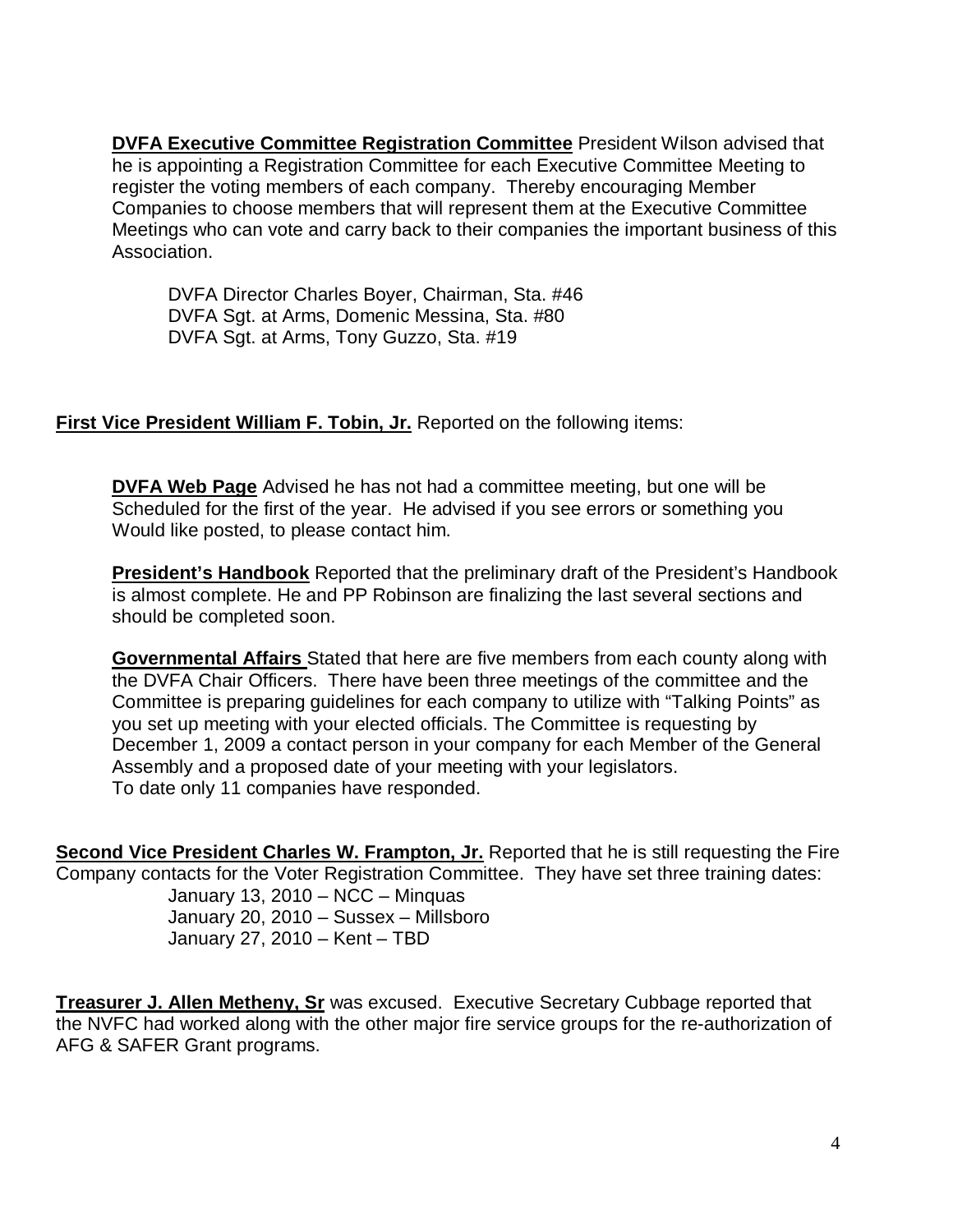**Federal Legislative Issues** DVFA PP Stephen P. Austin was excused. Executive Secretary Cubbage reported that Congressman Mike Castle will be holding a Press Conference on Monday, November 30th at Christiana Hospital to discuss safe driving during the Holidays and his National Graduated Drivers License Bill. He has requested President Wilson and members of the Fire Service to attend. Further he stated we have been contacted by the Fire Equipment and Apparatus Manufactures Assoc to contact Vice President Biden and request his support in an effort to restore funds to the AFG grant. The grant was cut 70% or \$170 Million.

**DVFA Foundation** Executive Secretary Cubbage reported for Chairman Stephen P. Austin r that the Foundation met on Monday, October 19, 2009 at the Kent County EOC. The next meeting will be December 7, 2010. All are Welcome.

He was happy to announce that the DVFA Foundation has been advised that is a successful grant recipient from the Mid-Del Foundation (Harrington Raceway and Casino). We do not know the amount; we will be receiving the check on December  $16<sup>th</sup>$ .

President Wilson also advised that the DVFA received a \$1,000 grant from the Wachovia Bank and it was presented the DVFA Foundation for Scholarship's

**Recruitment & Retention Coordinator** Jill Graham Thanked the DVFA for the opportunity to serve. She advised she has created at data base to track the 1-800-Fire Line calls, send them to the proper fire companies and check back on the status of the applicants. She has also created a data base of the fire company procedures and requirements for membership to give to perspective applicants. She is working on the first edition of a News Letter outlining R & R activities along with a tracking program for volunteer hours donated to the fire companies. She is also preparing Outreach Brochures and is collecting a volunteer survey that is being given to all Basic Fire Classes at the DSFS. And finally she is preparing the hand outs and materials that each company will be able to personalize. Hopes to have samples at the Executive Committee Meeting on December 13<sup>th</sup>.

**Public Relations Consultant** Dave Bonar commented on the excellent media coverage or the Wake Up Delaware program along with Change you Clock, Change your Battery. Advised that Fire Corp ads were again placed in 13 Weekly Newspaper throughout Delaware. And that he had prepared Press Releases on Halloween Fire Safety and is preparing a press Release on Holiday Fire Safety.

**General Assembly** Rep. Biff Lee stated that the House Minority Party was to meet with Governor Markell after the first of the year and that he saw the upcoming year as a very difficult financial year with the reports that have come from DEFAC and with closing of the Valero Refinery.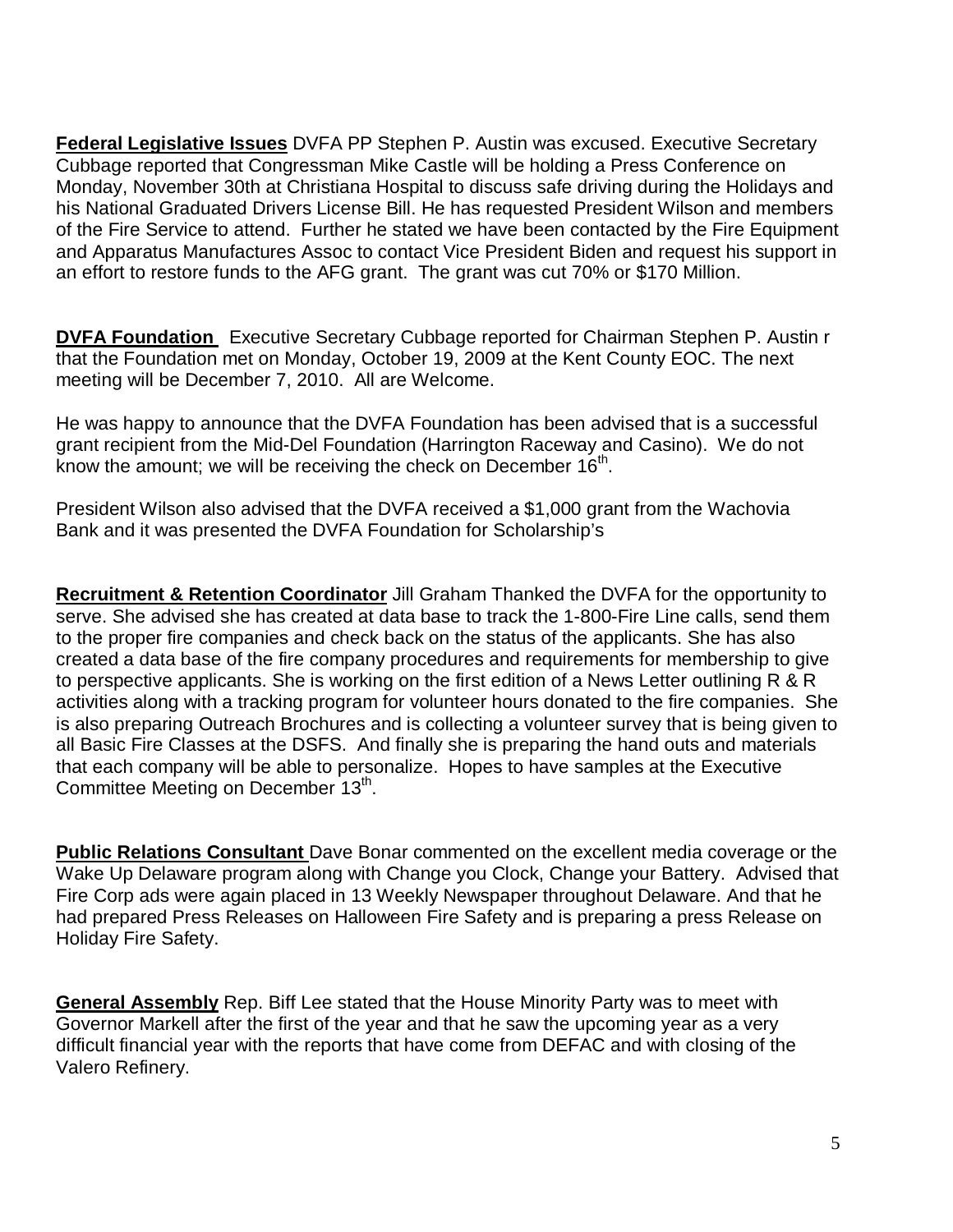**DVFA Office** Executive Secretary Cubbage reported on the following:

**NHSTA Review** Advised the review of the Delaware EMS System which takes place Every 3 to 5 years is again being scheduled for early December. The committee from The EMS Office may be calling on specific persons to assist in presentations. The DVFA Representative on the planning committee is Allen Metheny.

**Comm. To Study EMS/Rescue Billing:** Reported that the Committee acting on behalf Of the State Insurance Commissioner have meet twice and the Sub Committees have met once. They are looking at the Legal, Coverage/Contractual, and Tax Trends across the Country and will prepare a white paper for the Insurance Commissioner. The fire service has at least two representatives from each county on the committee.

**DVFA Name Change:** Advised that the name change has been formally changed with The Secretary of State's Office, The Logo has been changed, as has the DVFA Letter- Head and the Web Page. Business Cards are being replaced as needed. Other Changes are being looked at and the prices of those changes are being evaluated.

**Constant Contact E-mail System:** Reported that the DVFA is exploring a new robust E-mail system that will be able to better keep our members informed on several types of Issues relating to the Delaware Fire Service. Sections may be General News, Breaking News, Legislative Updates and Call to Action Requests. This system, cost, easy of Use and other parameters are being analyzed and if approved should roll out by mid January 2010.

**Color Copier** Stated that the copier that we utilize at the Conference is color copier That is four years old and has not been working properly. We use color copies when We are preparing presentations for the Governor, Cabinet Secretaries, etc. Requested Permission to purchase new color copier with supplies for approx \$600.

# **Motion by 1st Vice President Tobin, seconded by Director Boyer to Purchase a new color copier. Motion Carried.**

#### **Comments by Officers or Visitors:**

LADVFA President Madden again wished everyone a "Happy Thanksgiving" as did President Wilson.